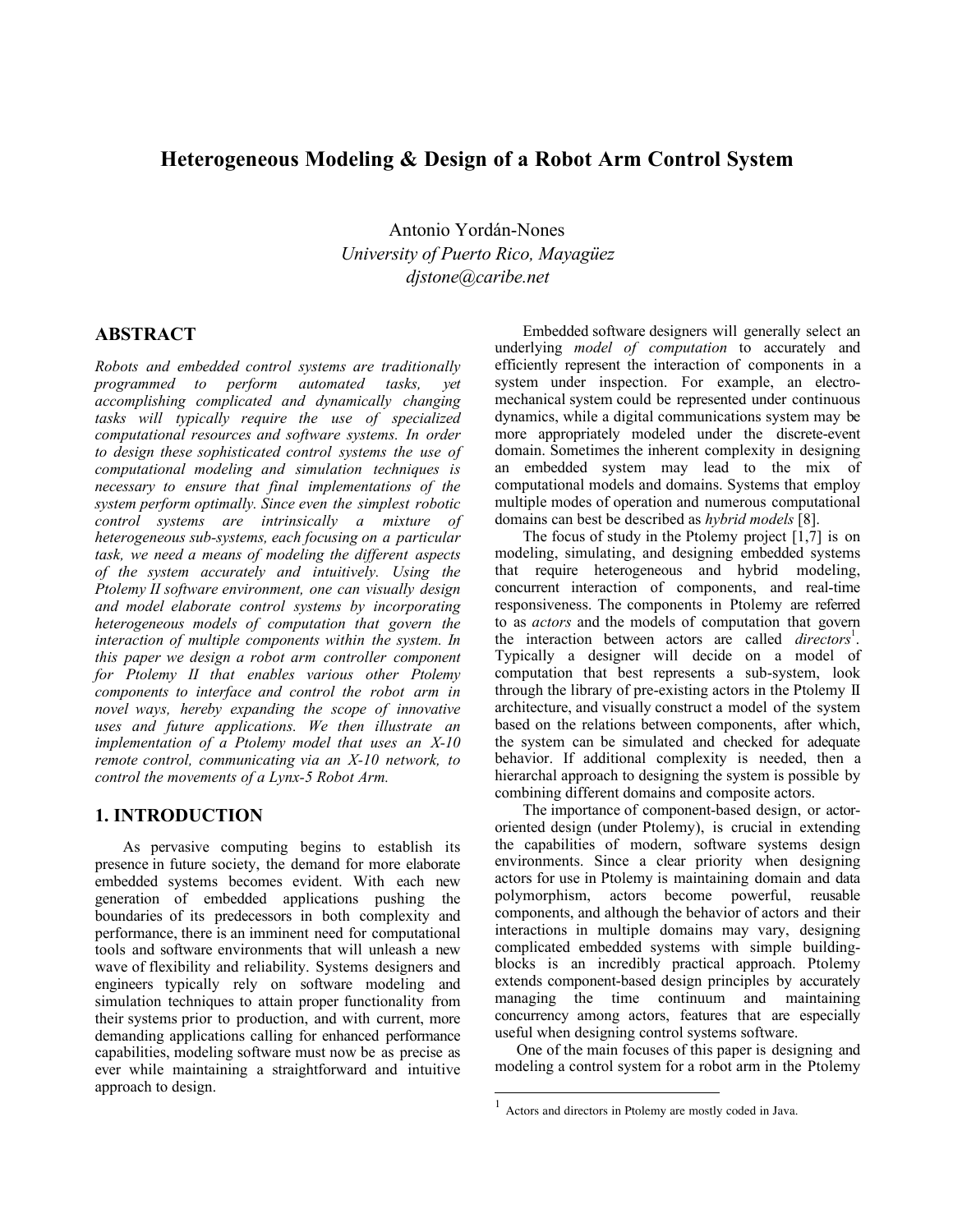II software environment. Some examples of tasks the robot arm would be capable of performing under Ptolemy control are, moving to user specified 3D coordinates, exercising a sequence of pre-programmed movements, executing automated tasks under finite state machine control, and following generated path trajectories (possibly generated from a computer vision model in Ptolemy). We also propose experimental uses of the robot to help test new features in Ptolemy and leverage performance of embedded software control over hardware components. The intended goal is to create a generalpurpose actor that can be used for any practical application that falls within the scope of the robot's functionality, interface parameters, and inherent control limitations. In the implementation discussed in this paper, we include the newly designed actor in a Ptolemy model where the movements of the robot arm are controlled by an X-10 remote control communicating through the X-10 network. Since what must be specified in the Ptolemy model to control the robot arm is the desired position and orientation of the end-effector, the X-10 remote control will have designated keys placed in a cardinal-direction orientation and the movements of the robot will be interpreted accordingly.

## **2. CONTROL SYSTEMS AND ROBOTICS**

Embedded control systems are now most implemented in software, mainly due to the fact that performing complicated, real-time tasks requires speed, accuracy, dedicated computational power, and the added benefit of being easily tweaked by systems designers to find more efficient future implementations and alternate design configurations. Robotic control systems operate in a similar manner, for example, software control of a robot manipulator will usually require modeling continuous time, differential equations to define the governing *dynamics* of the system as well as deriving the *kinematic*s, or laws of motion, and *workspace* that determine the movements of the robot manipulator. The calculated dynamics and kinematics will then need to be interfaced with the actual robot, thus allowing communication with the robot's physical control mechanisms and actuators, all this without taking into consideration the use of sensors on the robot. Depending on the mathematical complexity of the robots defining model, physical geometry, dynamics, and kinematics, any one particular robotic configuration will greedily make use of its computational resources in order to assure precise robot response and control [4].

#### **2.1 Geometry of the Lynx-5 Robot Arm**

To apply modeling techniques in Ptolemy and demonstrate embedded software control of a robotic manipulator we chose the Lynx-5 Robot Arm (Figure 1). The Lynx-5 [2] is an articulated manipulator (RRR), with 2 planar *links* in an elbow-like configuration, 4 *degrees-* *of-freedom*, and 4 rotational *joints*, each controlled by dedicated servo motors. We will refer to each joint as the *base*, *shoulder*, *elbow*, and *wrist*, respectively. The Lynx-5 also has an *end-effector* which is a parallel jaw gripper attached to the wrist joint, and although the gripper has a dedicated servo motor to control grasping objects, the servo is not used for the purposes of this paper.



**Figure 1:** Lynx-5 Robot Arm

### **2.2 Inverse Kinematics**

The general objective for controlling the movements of the robot arm in Ptolemy is to specify a Cartesian coordinate in 3D space (in centimeters) and then have the end-effector reach this position with a given orientation. The origin of the global coordinate system is chosen to be directly under the base rotational joint on the ground plane, so in order to find the robots final configuration, the inverse kinematics of the Lynx-5 must be calculated. If we were to use a kinematic approach to moving the robot arm we would specify the angle and coordinate system of each joint as a *transformation matrix* and use matrix multiplication to arrive at a final coordinate position. Although this is easily implemented, possibly as a separate actor in Ptolemy, the inverse kinematic approach was chosen to allow more flexibility and more advanced uses of the robot arm [9].

When calculating the inverse kinematics of any robot configuration one may easily run into certain limitations and ambiguities that will lead to undesired functionality of the robot arm. One of the principle issues is determining the exact orientation of the joints, when many possible configurations can render the same functionality<sup>2</sup>. Since the Lynx-5 robot arm has a limited workspace, most ambiguous configurations were not taken into account because the restrictions on the rotation of the joints would not permit reaching these configurations. In addition, a restriction was imposed on

 $\overline{a}$ 

 $2^{2}$  For a 2 link, elbow-like robotic configuration this is known as the elbow-up and elbow-down configuration problem.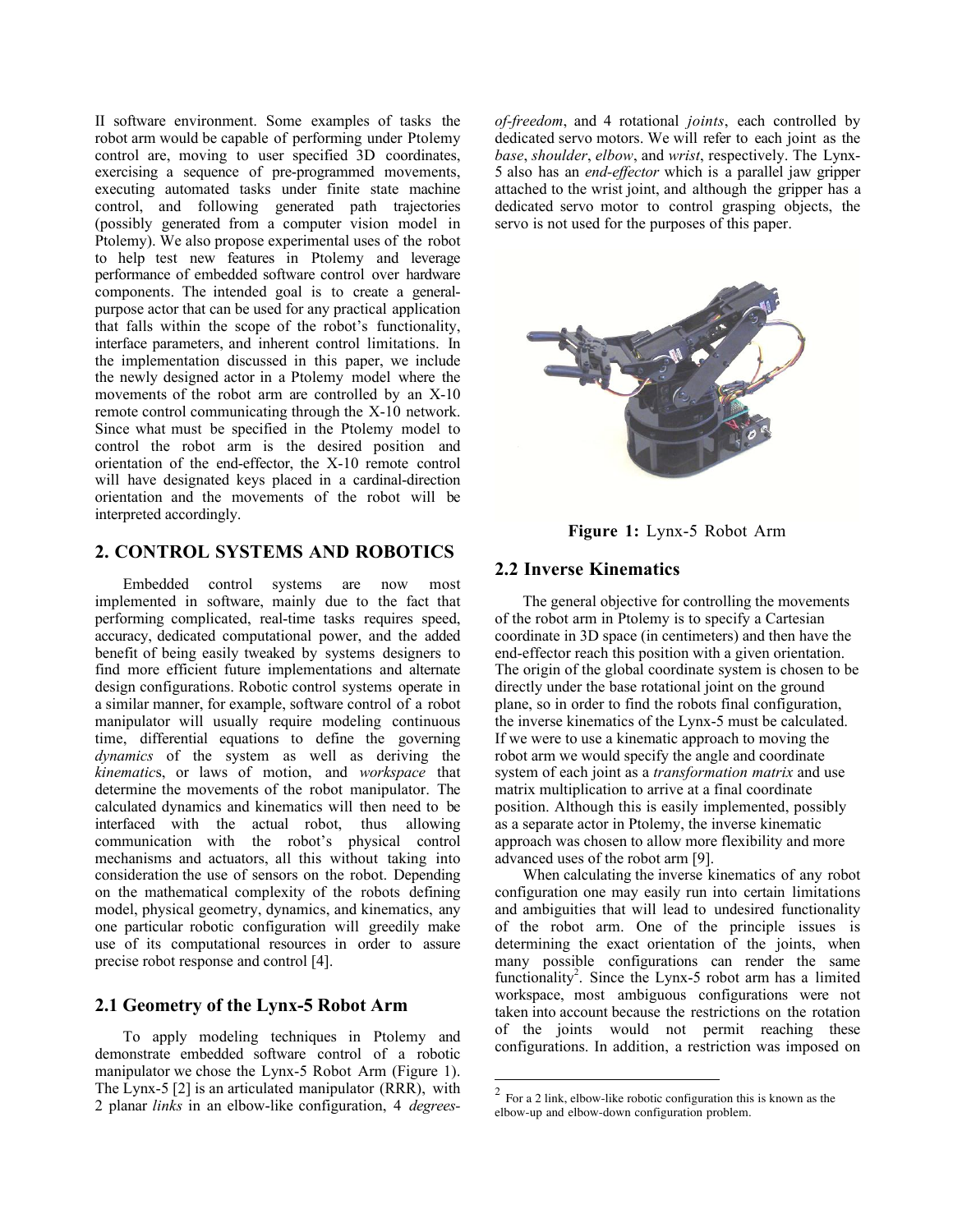the inverse kinematic equations that specifies the orientation of the end-effector must be parallel to the ground, thus specifying the geometric equations. The other predominant issue that must be worked around is distinguishing between reachable points in space and nonreachable points that lie outside of the dexterous workspace of the robot arm. When this is the case the robot joints will rotate to their maximum range in the correct direction. Derivation of the inverse kinematic equations for this specific type of operation can be seen in Appendix A.

## **2.3 Discretization of Joint Rotations**

The four joints on the Lynx-5 Robot Arm are each controlled by dedicated servo motors connected to a serial servo controller hence the interface used to control the Lynx-5 from a computer is through the serial port. A sequence of 3 consecutive unsigned bytes is sent to the serial servo controller specifying a default sync byte first, the joint servo identifier second, and the desired position of the servo last. Since the rotational position specified when moving each servo is a discrete value with absolute positioning, each angle must first be transformed into a discrete value representing the final servo position. Each servo on the Lynx-Five Robot Arm is constrained to a range of motion of 90 degrees, or of 180, degrees when a jumper is appropriately placed on the external serial servo controller. For the implementation described at the end of this paper we used a 90 degree range of motion to eliminate having to choose from ambiguous robot configurations, as aforementioned. Finally when the final position of all joints is known, we step through the movements of the joints in a smooth and sequential way.

## **3. MODELING CONTROL SYSTEMS IN PTOLEMY II**

Modeling embedded control systems for robotics in Ptolemy is very flexible since there are a variety of models of computation to choose from - some more suitable than others - depending on the task at hand. If the entire implementation of a complex control system were to be modeled using strictly Ptolemy II actors and directors, an initial approach would be to create a *modal model* (closely resembling a finite state machine), that describes the different modes of operation, and then add *refinements*, or sub-models particular to a specific state of operation. Each refinement can then introduce a model of computation and sub-level of hierarchy that will impose a prescribed mode of communication between the components of the sub-system. For example, if one were to model the dynamics that control the actuators in a robot, the best alternative for solving the differential equations regarding velocity and acceleration would be to operate under the continuous time (CT) domain, using the extensive library of actors that compute mathematical

functions, expressions, derivations, integrations, and differential equations to build the continuous time model.

Often times, as is the case of the Lynx-5 Robot Arm, one must deal with discrete information and digital communication between hardware and software control. This functionality is best implemented in the discreteevent (DE) domain, an appropriate model of computation for control systems since it supports a strict, timeoriented approach. In DE, all events and communication signals have a globally recognized time-stamp, therefore, the interaction of actors under the DE director places all events in a global queue and then processes them following a time-stamp order. It is worth noting that communication between actors in all available domains in Ptolemy is carried out by sending and receiving data in the form of *tokens*.

#### **3.1 Design of the Robot Arm Actor**

The approach taken in this paper to achieve more detailed software control of the Lynx-5 Robot Arm, while simultaneously adding portability and convenience, was to create a Ptolemy actor [3,6] that would take a coordinate position in 3D space as an input token, analyze the motion, and then output the stream of bytes representing the sequence of incremental movement commands to the servos controlling the robot joints (Figure 2). The stream of bytes is sent to the appropriate serial port actor which outputs to the external servo controller. The main reason for outputting a stream of bytes, versus sending the output directly to the serial port from within the actor's code-base, is to enable precise control over the motion of the rotational joints from other parts of the model and not the actor. This can usually be achieved by inserting a time activated queue (in the case of DE) to process the information and retransmit periodically, as specified by the system designer.



**Figure 2:** Robot Arm actor with I/O ports

There are many design [5] advantages for creating a robot arm actor to control the Lynx-5 rather then building a dedicated Ptolemy model for this particular control system. One of the advantages is achieving portability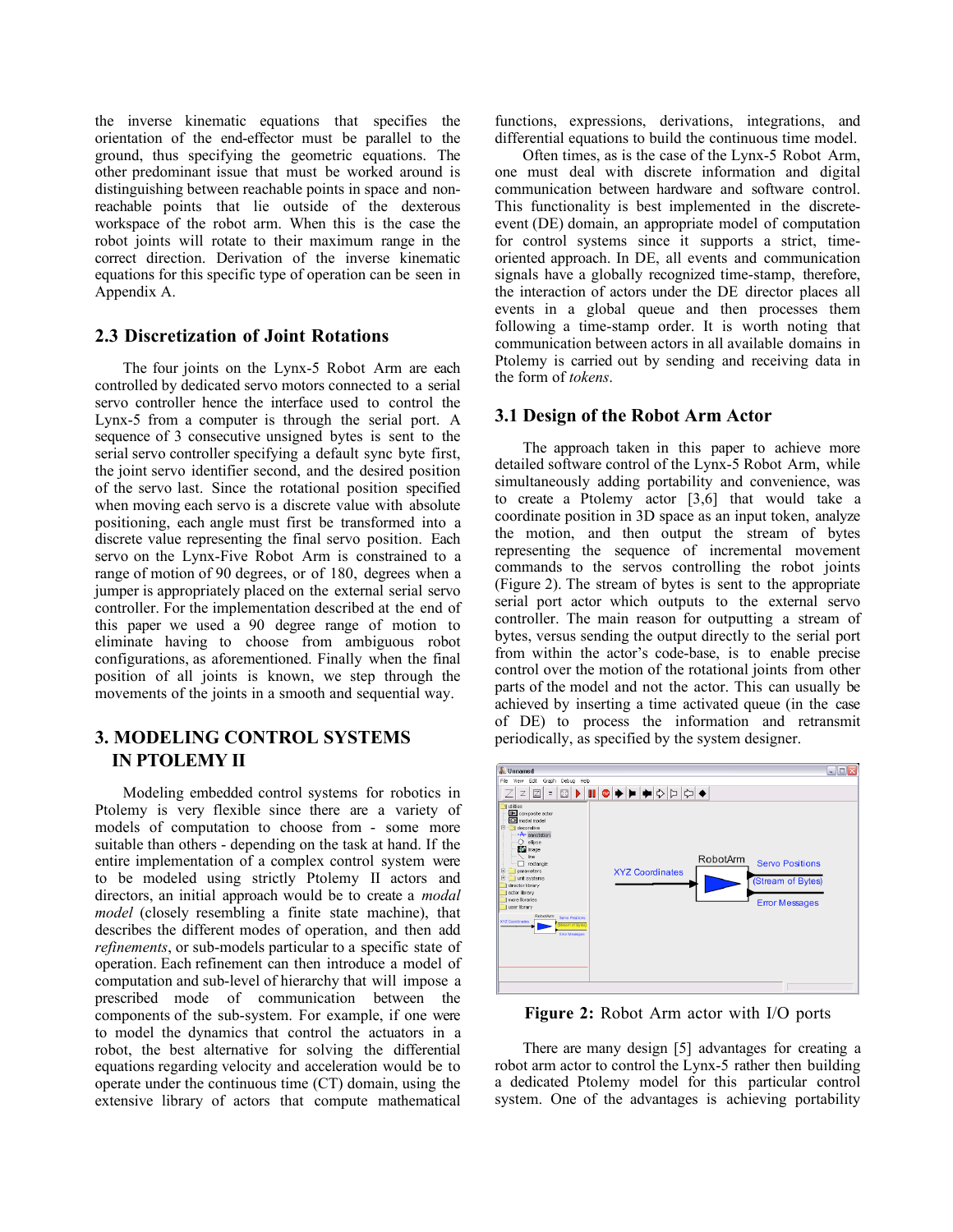and reusability of the robot arm. Since we wish to experiment with atypical uses and applications for the robot arm, designing an actor abstracts the mathematical complexity of the actual kinematics and discretization calculations necessary for moving the arm appropriately. Instead, finding a general interface format that establishes control of the Lynx-5 via input coordinates and ultimately connects the stream of output servo steps to the serial controller gives sufficient flexibility for the actor to be useful under numerous applications. An additional and useful feature included in the robot arm actor for simulation in a Ptolemy model, is that the actor can produce appropriate error messages when the input coordinate is outside of the robot's reachable workspace.

#### **3.2 Control of the Robot Arm – DE**

Another issue that is of importance when controlling the robot arm in a Ptolemy model is correctly synchronizing the movements of the robot arm to physical time. The best representative model of computation for manipulating and using the robot arm actor is using the discrete-event (DE) domain since the protocol for interaction of components and communication in DE works by scheduling events according to their position in a global event queue. In this manner, we can best model the application for the robot arm by sequentially organizing the components (the robot actor being central) to communicate in real-time. Also worth noting is that when simultaneous events occur (i.e. matching time-stamps) in concurrent components of an embedded system, they are handled deterministically.



**Figure 3:** Implementation of a robot arm model

In the design of the robot arm control system the dynamics were not taken into consideration due to the detached and unreliable nature of the servo motors, and the limited capability of the serial interface to the robot arm. Instead of directly establishing the velocity and(or) acceleration for the rotation of each joint, the final position of each servo motor corresponding to the degrees of rotation for the calculated angle is established and then a stream of positions with fixed steps will alternately increment the servo motor of each joint in the correct direction. This allows the designer the flexibility needed for comprehensive control of the applied torque and in effect, stepping of the servo motors. As mentioned before, this type of functionality can be achieved by including a queue actor for precisely timed control of sending commands to the servo motors.

#### **4. CASE STUDY**

A unique application that integrates the concepts of heterogeneous modeling and interaction of concurrent components in an unusual way is illustrated by constructing an embedded system that controls the Lynx-5 Robot Arm from a wireless X-10 remote control. The buttons on the remote control are customized to output cardinal-directions that move the robot arm on a user selected course - mainly up, down, left, and right movements. This is a novel application that combines communication between two Ptolemy models running on two separate machines and communicating by means of a datagram writer and reader. On the first machine, the X-10 network listener reads X-10 commands and sends the data to the second machine, which first translates the instruction and then steps the robot arm in the userspecified direction by a constant step value. One of the drawbacks of this control system is the generated time lag when communicating over the X-10 network, which makes issuing commands from the remote control neither time accurate nor robust.



#### **5. CONCLUSION**

We presented the different models of computation useful for embedded control systems design, modeling, and simulation, with emphasis on robotic systems. We found that achieving a high level of complexity in the design of such a system is straightforward and highly intuitive using the Ptolemy II software environment. Following the component-oriented design principles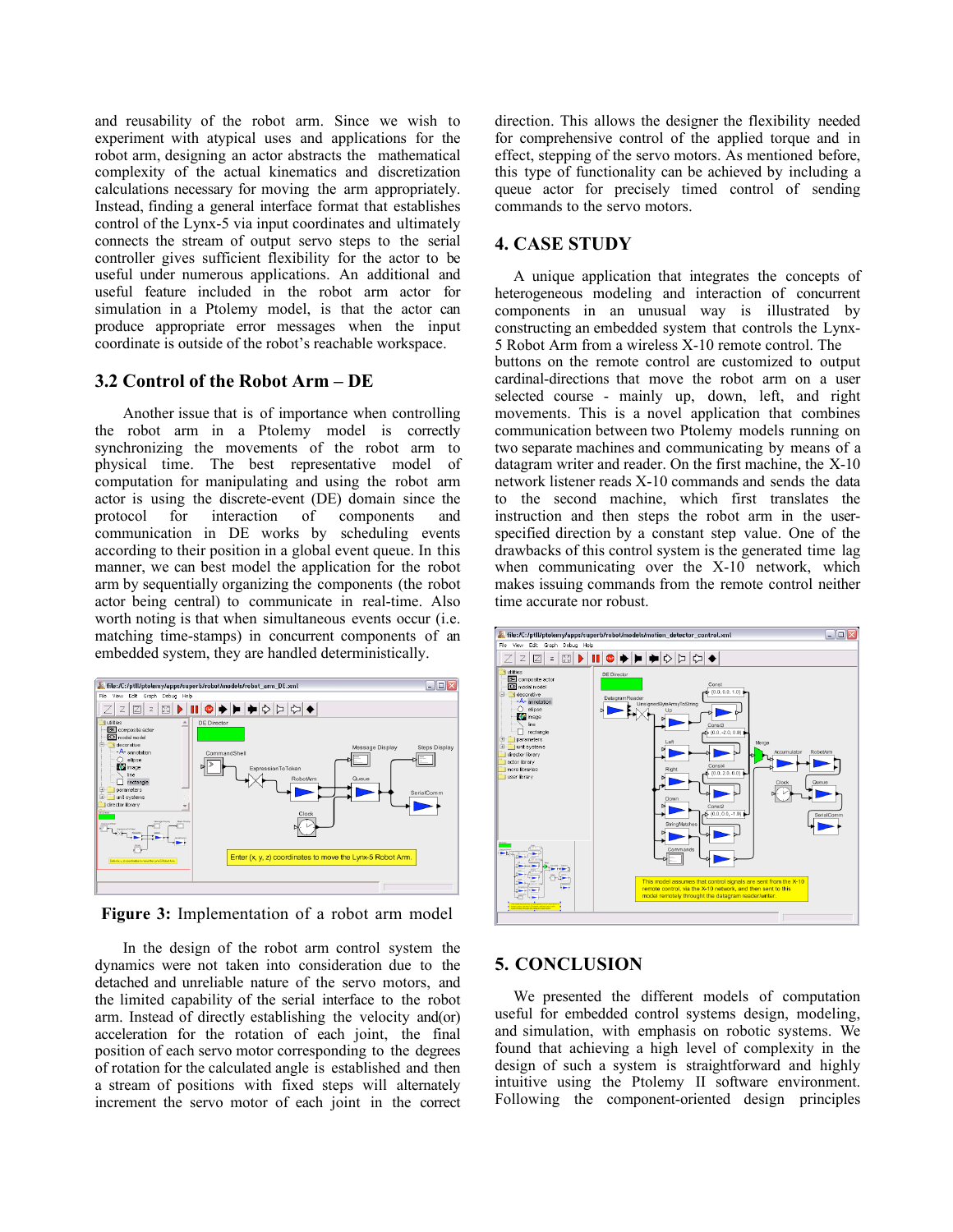described in this paper, we designed and tested, under different models and configurations, a newly introduced robot arm actor that abstracts the kinematics and tedious calculations from the actual model and enables the systems designer to experiment with unusual, innovative applications. Although briefly described in this paper, one aspect that would further extend the interface to the robot arm would be to input a set of rotations for each joint, instead of the desired position in space, which has been left for future work.

#### **Acknowledgements**

I would like to thank the members of the Center for Hybrid and Embedded Software Systems (CHESS) at the University of California, Berkley, for their continuous support of my research. Special thanks go to my faculty mentor, Professor Edward A. Lee, who gave me the opportunity to participate in Berkeley's SUPERB-IT 2003 Program and conduct research with his group, and my graduate mentor, Xiaojun Liu, who helped throughout the stages of design and review.

## **6. REFERENCES**

[1] Shuvra S. Bhattacharyya, Elaine Cheong, John Davis II, Mudit Goel, Christopher Hylands, Bart Kienhuis, Edward A. Lee, Jie Liu, Xiaojun Liu, Lukito Muliadi, Steve Neuendorffer, John Reekie, Neil Smyth, Jeff Tsay, Brian Vogel, Winthrop Williams, Yuhong Xiong, Haiyang Zheng, " Heterogeneous Concurrent Modeling and Design in Java ,"Memorandum UCB/ERL M02/23, University of California, Berkeley, CA USA 94720, August 5, 2002.

[2] Jeppe Mikkelsen, "A Machine Vision System Controlling a Lynxarm Robot along a Path ," University of Cape Town, South Africa, October 28, 1998.

[3] Jie Liu, Johan Eker, Xiaojun Liu, John Reekie, and Edward A. Lee, "Actor-Oriented Control System Design ," submitted to IEEE Transactions on Control System Technology, special issue on "Computer Automated Multi-Paradigm Modeling," March, 2002 ( revised version, 2003.)

[4] Xiaojun Liu, Jie Liu, Johan Eker, and Edward A. Lee, " Heterogeneous Modeling and Design of Control Systems ," in Software-Enabled Control: Information Technology for Dynamical Systems , Tariq Samad and Gary Balas (eds.), Wiley-IEEE Press, April 2003.

[5] Jie Liu, Johan Eker, Jörn W. Janneck, Xiaojun Liu, and Edward A. Lee, " Actor-Oriented Control System Design: A Responsible Framework Perspective ," to appear in IEEE Transactions on Control System Technology , Draft version, March, 2003 (revised from previous version .)

[6] Jörn W. Janneck, " Actors and their composition ," Memorandum UCB/ERL M02/37, University of California at Berkeley, December 18, 2002.

[7] Edward A. Lee, " Overview of the Ptolemy Project ," Technical Memorandum UCB/ERL M01/11 , University of California, Berkeley, March 6, 2001.

[8] Rajeev Alur, Franjo Ivancic, Jesung Kim, Insup Lee, and Oleg Sokolsky, "Generating Embedded Software from Hierarchal hybrid Models ," LCTES'03, June 11-13, 2003, San Diego, California, USA.

[9] Mark W. Spong and M. Vidyasagar, Robot Dynamics and Control , John Wiley & Sons, Inc, 1989, New York, New York, USA.